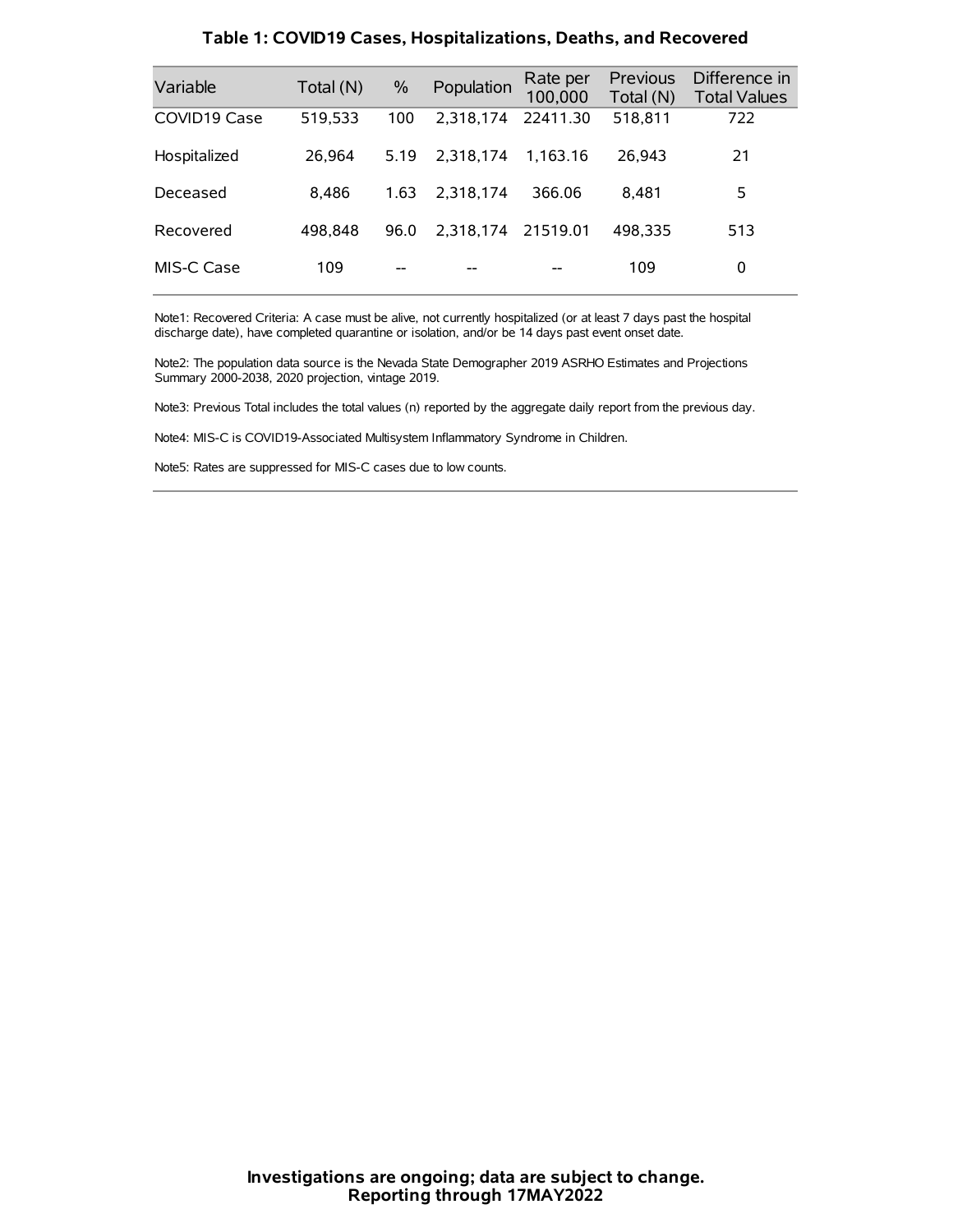# **Table 2: COVID19 Cases**

| Variable                     | Outcome                           | $\mathsf{N}$ | $\%$ | Population | Rate per<br>100,000  |
|------------------------------|-----------------------------------|--------------|------|------------|----------------------|
| Age Categories               | Aged 4 or less                    | 13329        | 2.57 | 149,165    | 8935.7               |
|                              | Aged 5 to 17                      | 64154        | 12.3 | 406,595    | 15778                |
|                              | Aged 18 to 24                     | 59437        | 11.4 | 216,762    | 27420                |
|                              | Aged 25 to 49                     | 231964       | 44.6 | 803,732    | 28861                |
|                              | Aged 50 to 64                     | 96142        | 18.5 | 423,461    | 22704                |
|                              | Aged $64+$                        | 54360        | 10.5 | 318,459    | 17070                |
|                              | Unknown                           | 147          | 0.03 |            |                      |
| <b>Birth Sex</b>             | Female                            | 269348       | 51.8 | 1,160,285  | 23214                |
|                              | Male                              | 245928       | 47.3 | 1,157,889  | 21239                |
|                              | Unknown                           | 4257         | 0.82 |            |                      |
| Race/Ethnicity               | Hispanic                          | 147905       | 28.5 | 763,053    | 19383                |
|                              | White                             | 135107       | 26.0 | 1,006,929  | 13418                |
|                              | <b>Black</b>                      | 49269        | 9.48 | 262,671    | 18757                |
|                              | Asian or Pacific Islander         | 43554        | 8.38 | 270,209    | 16119                |
|                              | American Indian, Eskimo, or Aleut | 686          | 0.13 | 15,311     | 4480.3               |
|                              | Other                             | 38208        | 7.35 |            | $\ddot{\phantom{0}}$ |
|                              | Unknown                           | 104804       | 20.2 |            |                      |
| Underlying Medical Condition | Yes                               | 80792        | 15.6 |            |                      |
|                              | No/Unknown                        | 438741       | 84.4 |            |                      |

Note1: Breakdown of Race is exlusively non-Hispanic.

Note2: Underlying Medical Condition is any identified health condition.

Note3: The population data source is the Nevada State Demographer 2019 ASRHO Estimates and Projections Summary 2000-2038, 2020 projection, vintage 2019.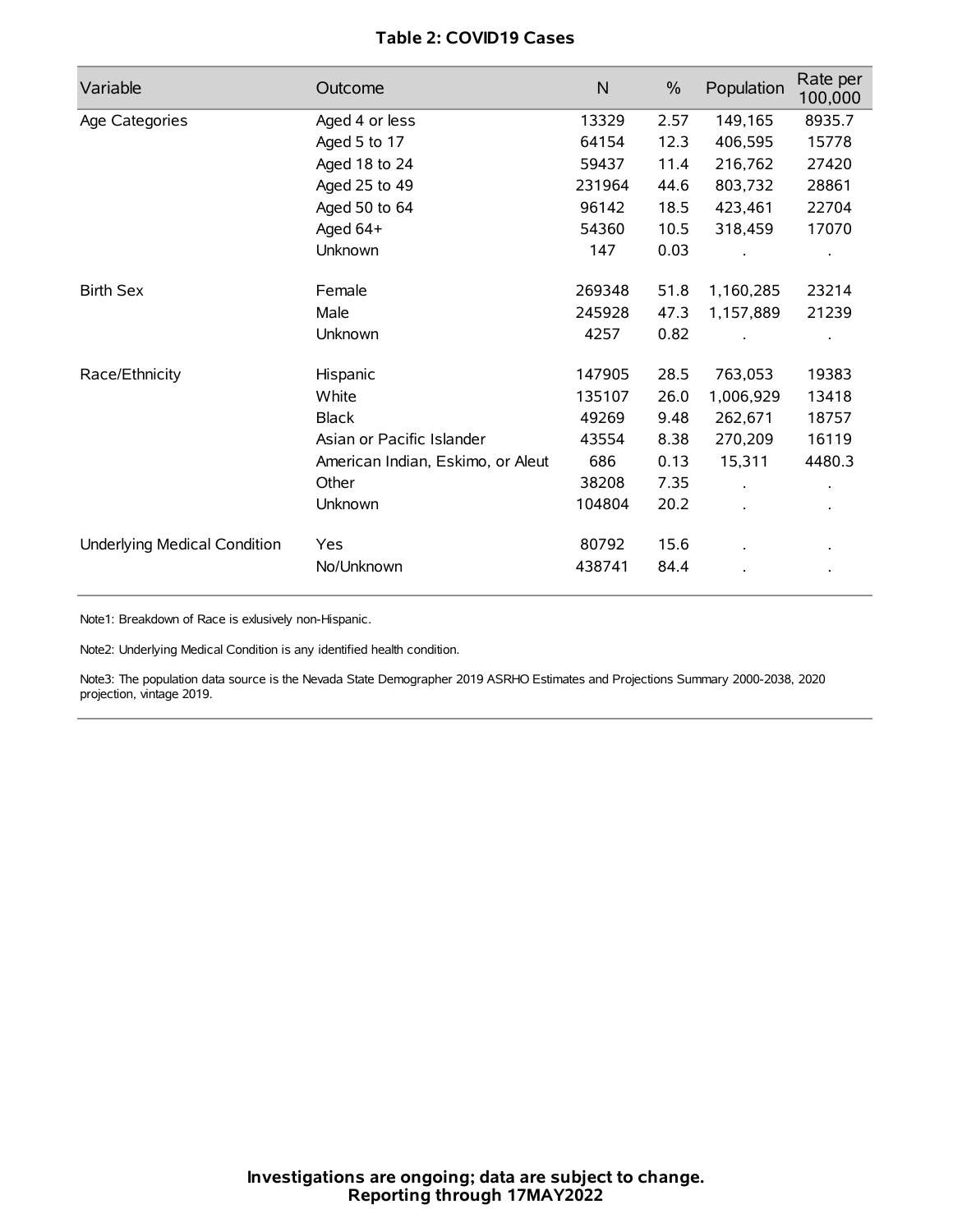| Variable         | Outcome                           | $\mathsf{N}$ | $\%$ | Population | Rate per<br>100,000 |
|------------------|-----------------------------------|--------------|------|------------|---------------------|
| Age Categories   | Aged 4 or less                    | 255          | 0.9  | 149,165    | 170.95              |
|                  | Aged 5 to 17                      | 355          | 1.3  | 406,595    | 87.31               |
|                  | Aged 18 to 24                     | 581          | 2.2  | 216,762    | 268.04              |
|                  | Aged 25 to 49                     | 6346         | 23.5 | 803,732    | 789.57              |
|                  | Aged 50 to 64                     | 7334         | 27.2 | 423,461    | 1731.9              |
|                  | Aged 64+                          | 12091        | 44.8 | 318,459    | 3796.7              |
|                  | Unknown                           | 2            | 0.0  |            |                     |
| <b>Birth Sex</b> | Female                            | 12057        | 44.7 | 1,160,285  | 1039.1              |
|                  | Male                              | 14868        | 55.1 | 1,157,889  | 1284.1              |
|                  | Unknown                           | 39           | 0.1  |            |                     |
| Race/Ethnicity   | Hispanic                          | 7063         | 26.2 | 763,053    | 925.62              |
|                  | White                             | 10491        | 38.9 | 1,006,929  | 1041.9              |
|                  | <b>Black</b>                      | 3839         | 14.2 | 262,671    | 1461.5              |
|                  | Asian or Pacific Islander         | 2769         | 10.3 | 270,209    | 1024.8              |
|                  | American Indian, Eskimo, or Aleut | 66           | 0.2  | 15,311     | 431.05              |
|                  | Other                             | 1059         | 3.9  |            |                     |
|                  | Unknown                           | 1677         | 6.2  |            |                     |

# **Table 3: COVID19 Hospitalizations - General Characteristics**

Note1: Breakdown of Race is exlusively non-Hispanic.

Note2: The population data source is the Nevada State Demographer 2019 ASRHO Estimates and Projections Summary 2000-2038, 2020 projection, vintage 2019.

Note3: Rates for categories with fewer than 12 cases are suppressed due to high relative standard error.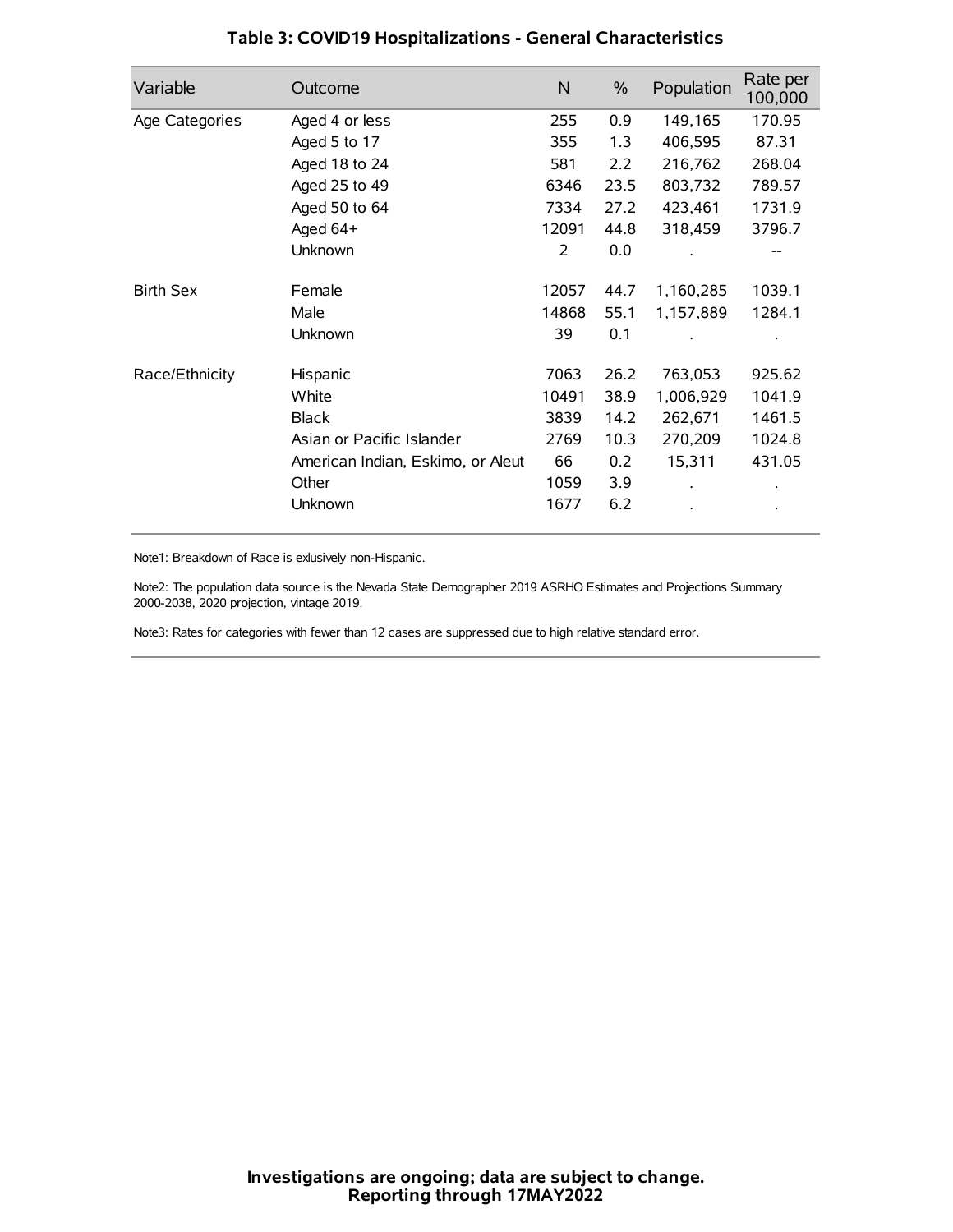| Variable                            | Outcome   | N     | $\frac{0}{0}$ |
|-------------------------------------|-----------|-------|---------------|
| Deceased                            | Yes       | 6899  | 25.6          |
|                                     | No        | 20065 | 74.4          |
| ICU                                 | Yes       | 6509  | 24.1          |
|                                     | <b>No</b> | 20455 | 75.9          |
| Intubated                           | Yes       | 3100  | 11.5          |
|                                     | No        | 23864 | 88.5          |
| <b>Underlying Medical Condition</b> | Yes       | 16817 | 62.4          |
|                                     | No        | 10147 | 37.6          |
| Hypertension                        | Yes       | 9861  | N/A           |
| Immunocompromised                   | Yes       | 616   | N/A           |
| Chronic Heart Disease               | Yes       | 3563  | N/A           |
| Chronic Liver Disease               | Yes       | 378   | N/A           |
| Chronic Kidney Disease              | Yes       | 2443  | N/A           |
| <b>Diabetes</b>                     | Yes       | 7051  | N/A           |
| Neurologic/Neurodevelopmental       | Yes       | 1249  | N/A           |
| Chronic Lung Disease                | Yes       | 4149  | N/A           |
| <b>Historically Healthy</b>         | Yes       | 4781  | N/A           |
| Other                               | Yes       | 7051  | N/A           |

# **Table 4: COVID19 Hospitalizations - Morbidity**

Note1: Underlying Medical Condition is any identified health condition.

Note2: The breakdown of health conditions are not mutually exlusive (i.e., a person can have more than one risk factor).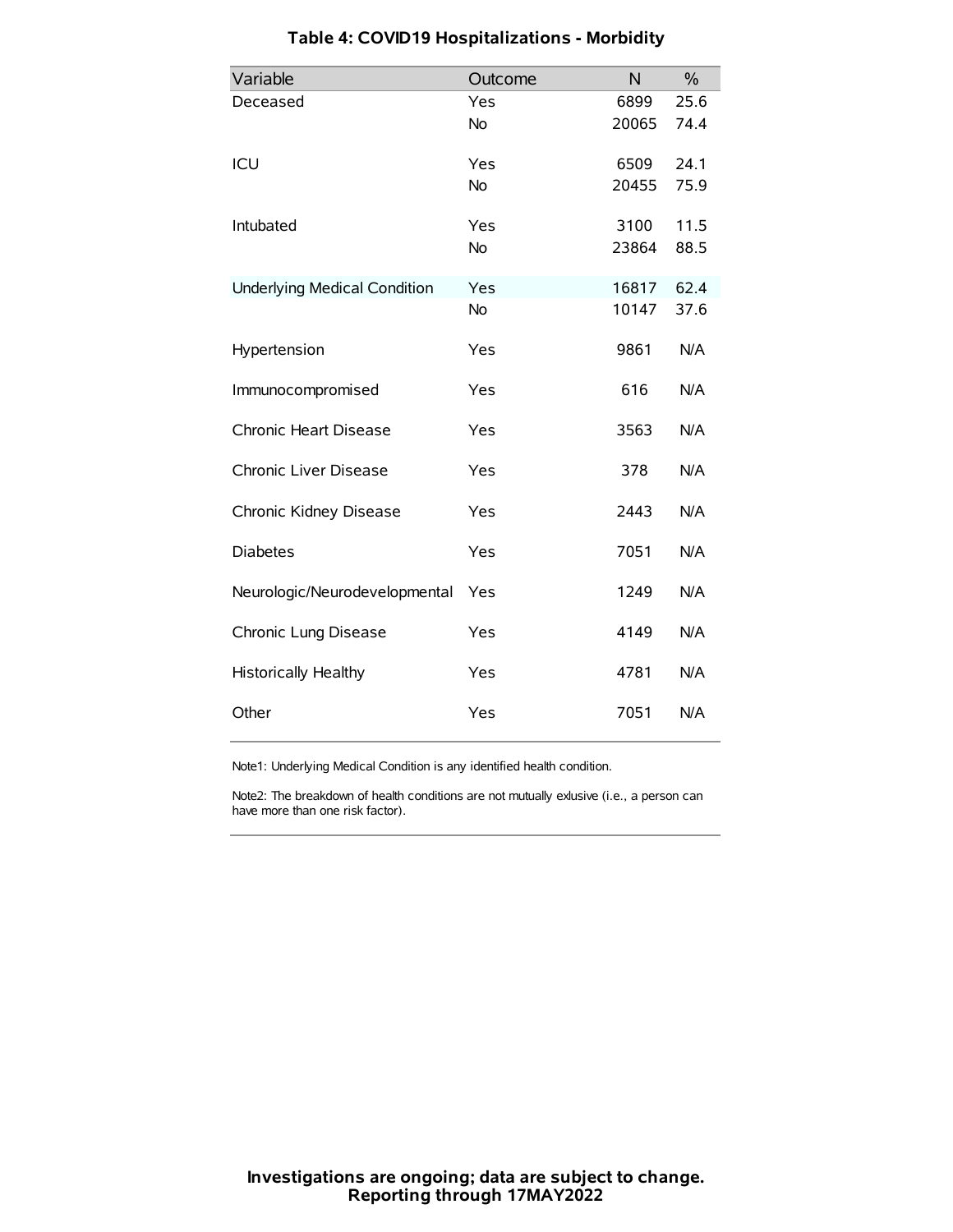| Variable         | Outcome                           | N              | $\%$ | Population           | Rate per<br>100,000 |
|------------------|-----------------------------------|----------------|------|----------------------|---------------------|
| Age Categories   | Aged 4 or less                    | $\overline{2}$ | 0.0  | 149,165              |                     |
|                  | Aged 5 to 17                      | 6              | 0.1  | 406,595              |                     |
|                  | Aged 18 to 24                     | 20             | 0.2  | 216,762              | 9.23                |
|                  | Aged 25 to 49                     | 721            | 8.5  | 803,732              | 89.71               |
|                  | Aged 50 to 64                     | 1824           | 21.5 | 423,461              | 430.74              |
|                  | Aged 64+                          | 5913           | 69.7 | 318,459              | 1856.8              |
| <b>Birth Sex</b> | Female                            | 3341           | 39.4 | 1,160,285            | 287.95              |
|                  | Male                              | 5123           | 60.4 | 1,157,889            | 442.44              |
|                  | Unknown                           | 22             | 0.3  |                      |                     |
| Race/Ethnicity   | Hispanic                          | 1971           | 23.2 | 763,053              | 258.30              |
|                  | White                             | 4188           | 49.4 | 1,006,929            | 415.92              |
|                  | <b>Black</b>                      | 1088           | 12.8 | 262,671              | 414.21              |
|                  | Asian or Pacific Islander         | 1040           | 12.3 | 270,209              | 384.89              |
|                  | American Indian, Eskimo, or Aleut | 31             | 0.4  | 15,311               | 202.46              |
|                  | Other                             | 107            | 1.3  | $\ddot{\phantom{0}}$ | $\bullet$           |
|                  | Unknown                           | 61             | 0.7  |                      | $\bullet$           |

## **Table 5: COVID19 Deaths - General Characteristics**

Note1: Breakdown of Race is exlusively non-Hispanic.

Note2: The population data source is the Nevada State Demographer 2019 ASRHO Estimates and Projections Summary 2000-2038, 2020 projection, vintage 2019.

Note3: Rates for categories with fewer than 12 cases are suppressed due to high relative standard error.